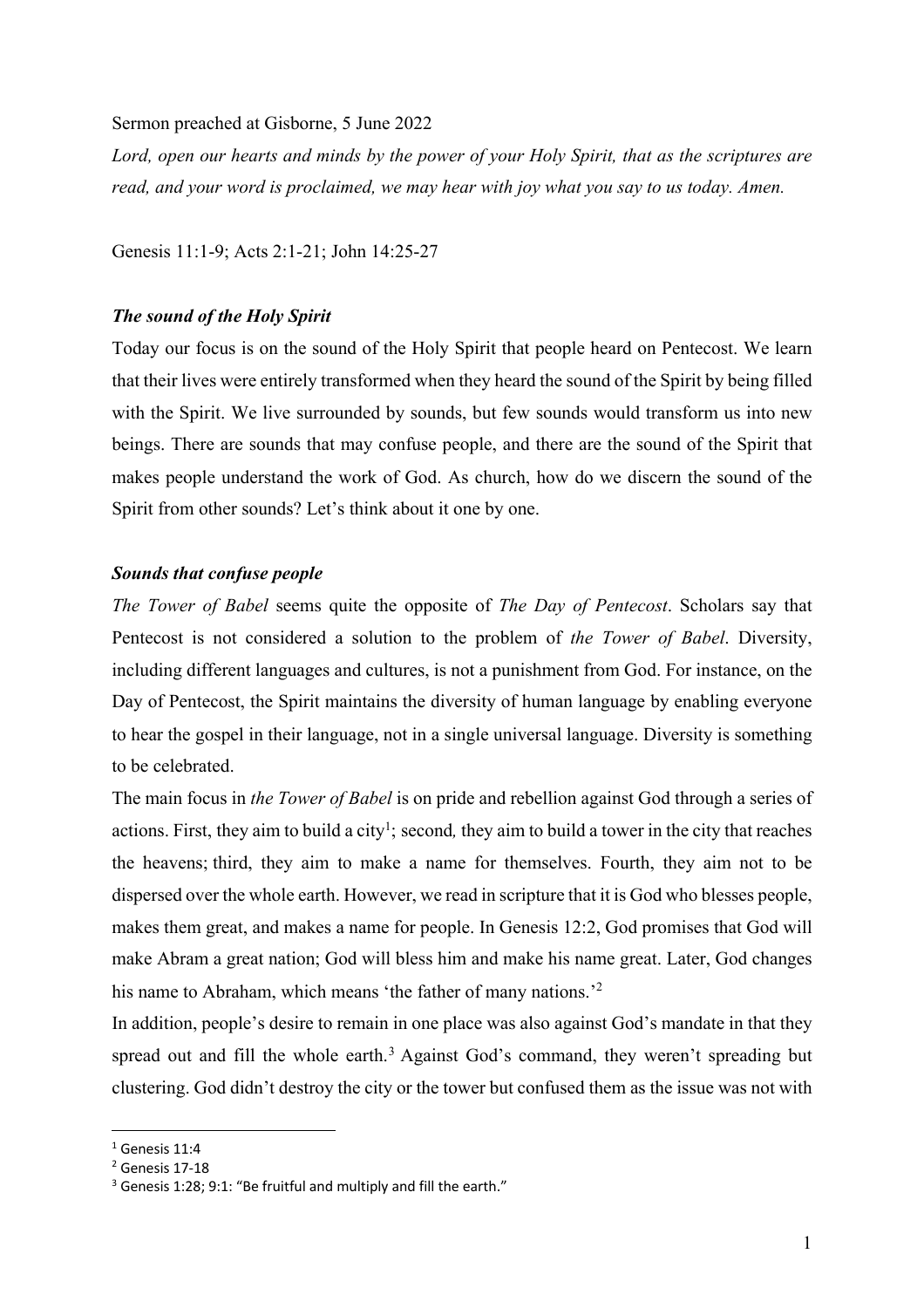the building projects but more about the reasons for building. When God confused them, it was through their language. Even though they were using the same language, confusion and conflicts were inevitable as everyone may have had different ideas and desires. As such misunderstanding and miscommunication naturally followed. They had to go their own ways. Being scattered sounds negative as a consequence of disobedience. But God does not scatter people always. In Deuteronomy 30:3,<sup>4</sup> it is the first of many times when God promises to "gather" from all the places where God has 'scattered.' When the Spirit comes, God gathers them all in the truth of God.

## *The sound of the empowering Spirit*

The reading in Acts 2 offers us to hear different kinds of sounds. In verse 1, we can imagine certain sounds when the people gathered there. There may have been sounds like doors opening and shutting, feet shuffling, the rustle of clothing, and the murmur of voices. Amid ordinary sounds, people heard the sounds of a rushing wind from nowhere. As they were filled with the Holy Spirit, they began to speak in other languages.

In Acts 2:5-11, there are sounds of native languages. At least 16 different places are mentioned, each hearing in their own language about "God's deeds of power."5 Some thought they were drunk, while others were curious, wondering what this might mean. The church was about to be born, which would embrace diversity with different languages by crossing cultural barriers.

In Acts 2:17-18, there are sounds of people empowered and liberated. The Spirit fell upon special people in the Old Testament, uniquely anointed for specific tasks. Here in Acts, the Spirit is much more extravagant. The community gathered in verse 1, young and old, sons and daughters, slaves both male and female, all find their unique voice. There is also the sound of people calling for salvation.<sup>6</sup> There are different types of speech, from the passion of prophecy to the hope of vision. Different from those in *the Tower of* Babel, these voices, vision, hope are to bring God's Kingdom here and now as well as in Heaven.

We can see the impacts that the Holy Spirit had brought to people. First, the Spirit removed the fear for the Jews, thereby the concerns about their safety. Previously they were hiding in the

<sup>&</sup>lt;sup>4</sup> "Then the Lord your God will restore your fortunes and have compassion on hou, gathering you again from all the peoples among whom the Lord your God has scattered you."

<sup>5</sup> Acts 2:11

<sup>6</sup> Acts 2:21